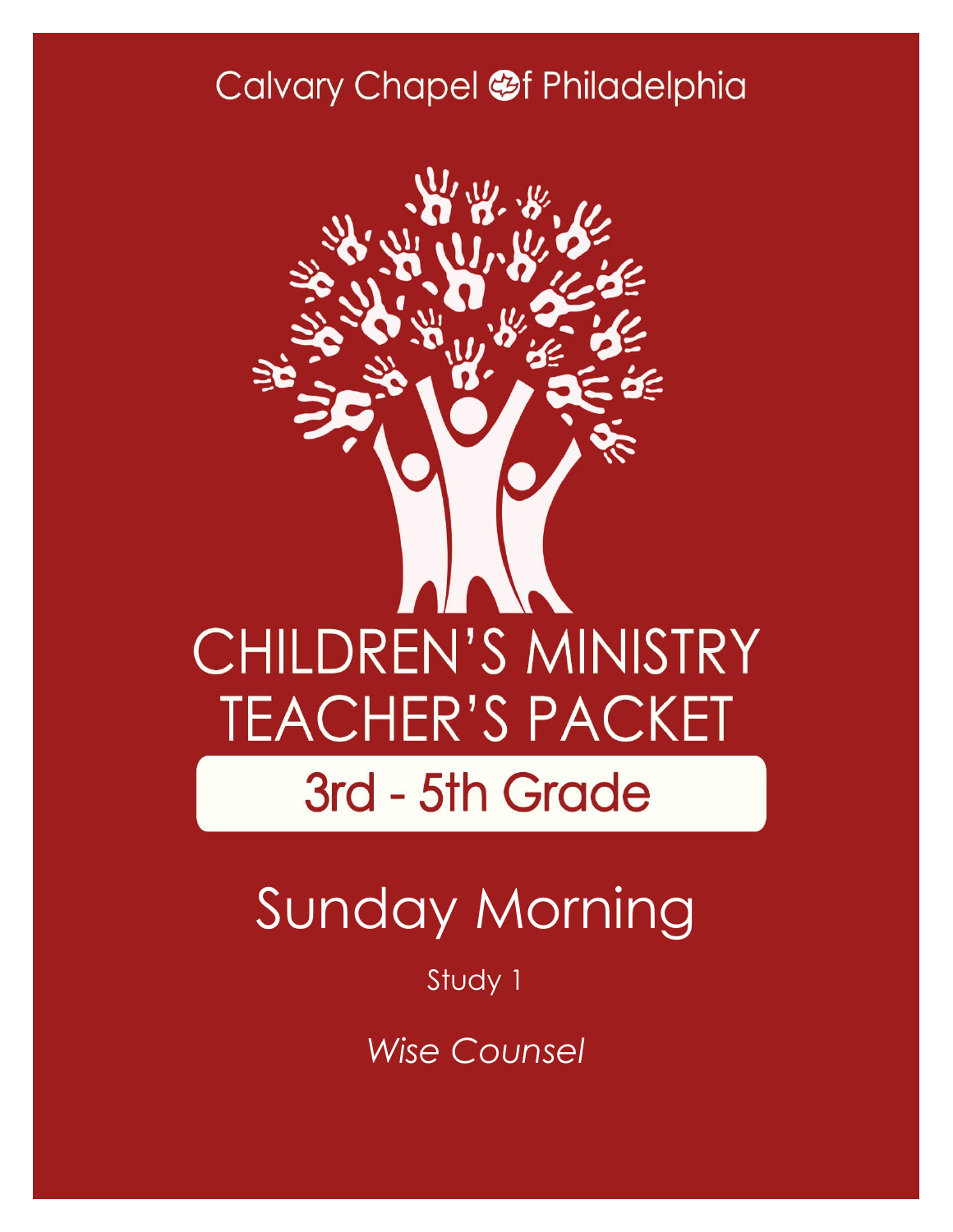### Wise Counsel

The Objective is the key concept for this weeks lesson. It should be the main focus of the study

These are the key verses that you will find helpful in teaching your study this week. The "Main passage" is the basis of the study, where the other verse support the objective of the lesson.

There is a memory verse for the students that relates to every study. If a student can memorize the verse for the following week you may give them a prize from the "reward box" found on your cart.

An introductory activity or question that will settle the class, draw their attention to the study and prepare their hearts for God's Word

**Objective** We will be starting this section of the curriculum with a study on why asking for advice is good, and where we should turn to look for advice.

**Key Verses** The key verses for this week are found in the study itself.

#### **Memory Verse** - Proverbs 11:14

"Where there is no guidance, a people falls, but in the abundance of counselors safety is found."

### **Hook**

Write the words, "Dentist, Soccer Coach, Fireman" on the board.

Ask the students to choose which of those three people they would speak to if:

They wanted to learn how to play soccer.

They had a tooth ache.

There was a fire in their living room.

Why would they speak to that person and not the other people?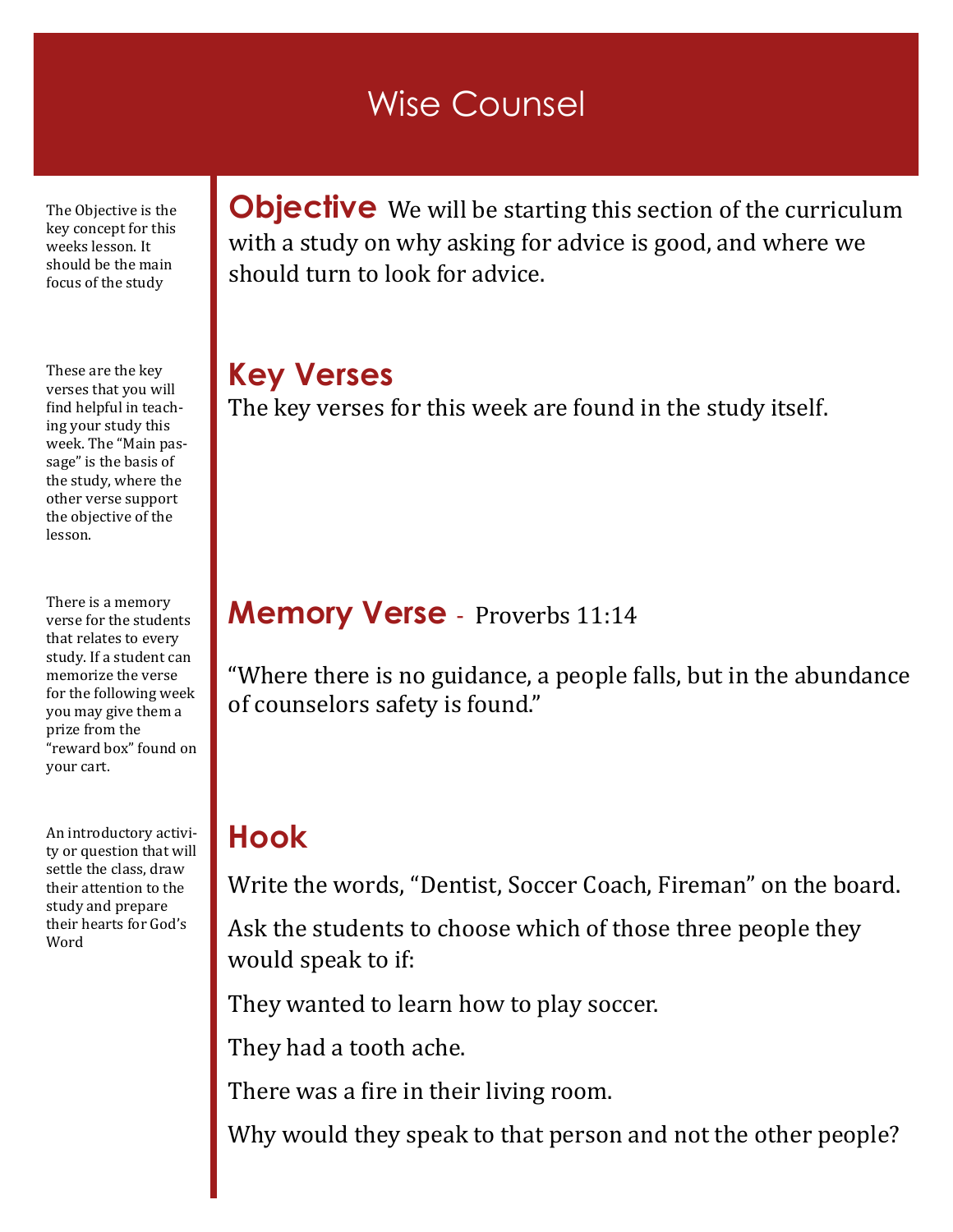This week we will be looking at the importance of seeking wise counsel. This will set the stage for our verse by verse study through the Proverbs.

We will be walking through several verses dealing with why we should ask for advice and who we should turn to for help.

The layout of this weeks packet is a little different as the "Book" and "Look" sections are really being dealt with at the same time.

## Asking for Advice

One of the clear themes of Scripture is that people make mistakes. With the exception of one or two people (who still sinned and had their own problems, Scripture just doesn't record them) everyone in the Bible falls, fails, and flops. At some point everyone in the Bible makes a mistake.

This is why it is so important that when we make decisions we should seek godly counsel and advice.

The world tells you that you should follow your heart, but in fact the Scriptures tell us that this is the worst thing that we can do. Our heart is not to be trusted. In the three verses listed here we see that in fact our own desires and our own thoughts betray us. That when we go it alone we get into trouble, but when we seek wisdom and good counsel we find safety.

### Ask for help

- Proverbs 28:26 Whoever trusts his own mind is a fool, but he who walks in wisdom will be delivered.
- Jeremiah 17:9 The heart is wicked and deceitful above all things.
- Proverbs 11:14 Where there is no guidance, a people falls, but in the abundance of counselors safety is found.

#### 2 Kinds of Advice

- Proverbs 25:19 Trusting in a treacherous man in time of trouble is like a bad tooth or a foot that slips.
- Proverbs 27:9 Oil and perfume make the heart glad, So a man's counsel is sweet to his friend.

# 2 Kinds of advice

The Scriptures also tell us that there is two kinds of advice, good helpful advice that blesses us, and bad, harmful advice that leads us astray.

So the question we have to ask is: Where should we turn for good advice? Who should we ask for good, wise, Godly counsel?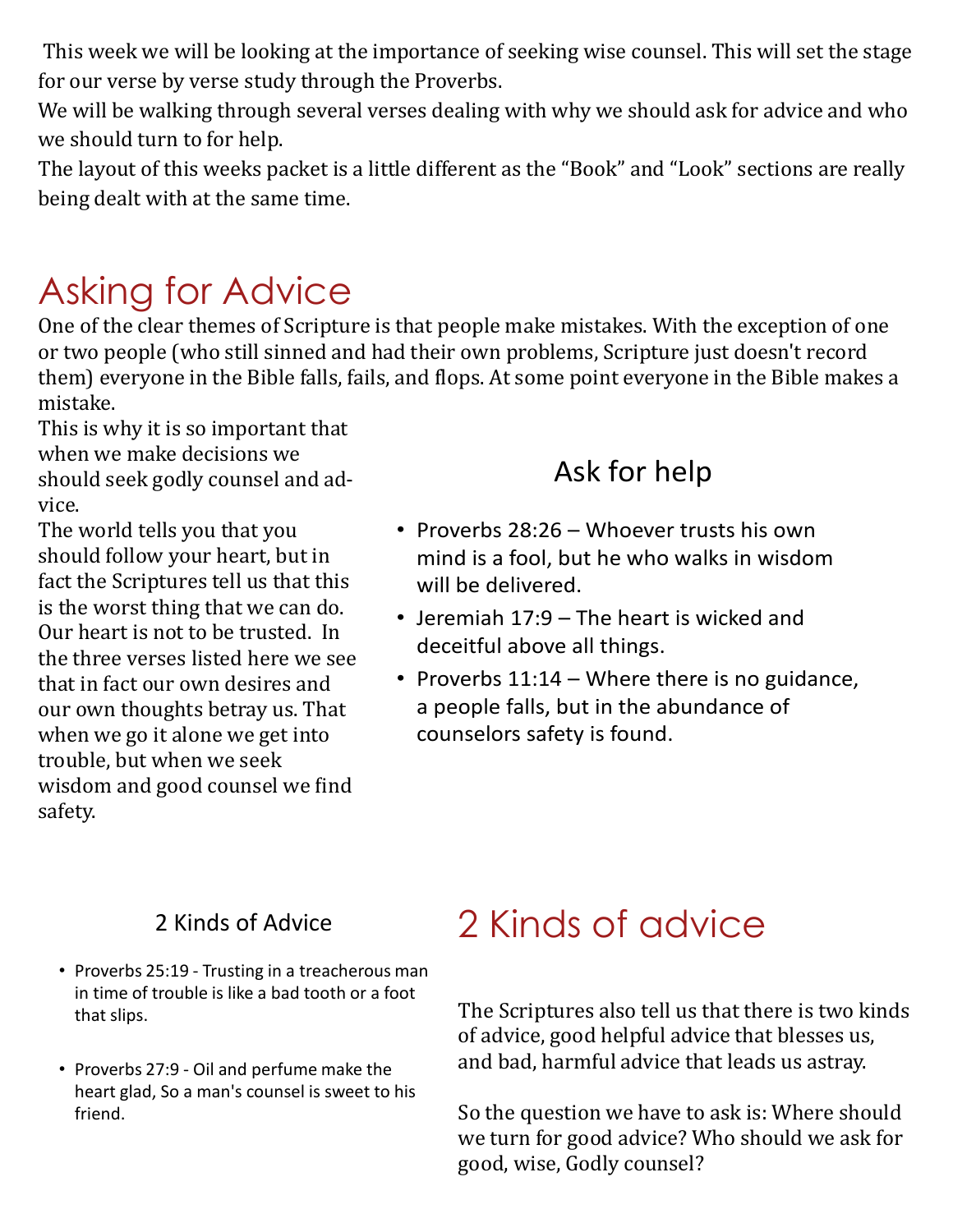## The Wisdom of Experience

Where do we find good counsel Old People!

Job 12:12 - Is not wisdom found among the aged? Does not long life bring understanding?

One of the best places to seek

advice is to ask people who have experience with whatever situation you are dealing with. If you are thinking about buying a German Shepherd dog for your family, it makes sense to ask someone who has owned a German Shepherd about how that dog will

behave. It doesn't make sense to ask someone about German Shepherds if they have only ever owned cats! This is also true if you are having trouble at school, or having issues with a friend. Asking people who are older than you, who have experience in life is a great place to start to seek wise counsel.

In 1 Kings 12, King Rehoboam ignored the advice of his wise older counselors and listened to his friends. His friends didn't have experience in running a nation or dealing with people, but the older counselors did. Because Rehoboam didn't listen to advice from experienced men and instead listened to bad advice from his friends, there were disastrous consequences that affected the whole nation. There was a split in the country, a war, and people lost their lives. It was terrible. It all could have been avoided if he had listened to good counsel instead of bad.

Of course we don't just listen to anyone who is older than us. God has placed certain people in our lives to shepherd and to guide us. The primary example of this is our parents. Scripture tells us to listen to our parents because our parents love us and want us to be safe and healthy. Parents will not give you deliberately bad advice, and neither will a number of other important older people that God has put in your life. You might turn to a

#### Where do we find good counsel

#### Your Parents!

Children, obey your parents in the Lord, for this is right. "Honor your father and mother" (this is the first commandment with a promise), "that it may go well with you and that you may live long in the land."

grandparent or an aunt or uncle, you might ask your pastor or teacher for advice on certain issues. Think about the wise people that God has put in your life and lean on their experience when you need help.

#### Where do we find good counsel

The Bible

Psalm 119:105 - Your word is a lamp to my feet and a light to my path.

2 Timothy 3:16 - All Scripture is breathed out by God and profitable for teaching, for reproof, for correction, and for training in righteousness

### The Scriptures

All advice, even the advice given to us from our parents and grandparents, should be filtered through the Word of God. If any advice or information we are given goes against the Scriptures then we know that it is bad advice. We see in these verses that God has given us His Word to lead us and to guide us. God cannot lie and He has blessed us with His Word to help us to live.